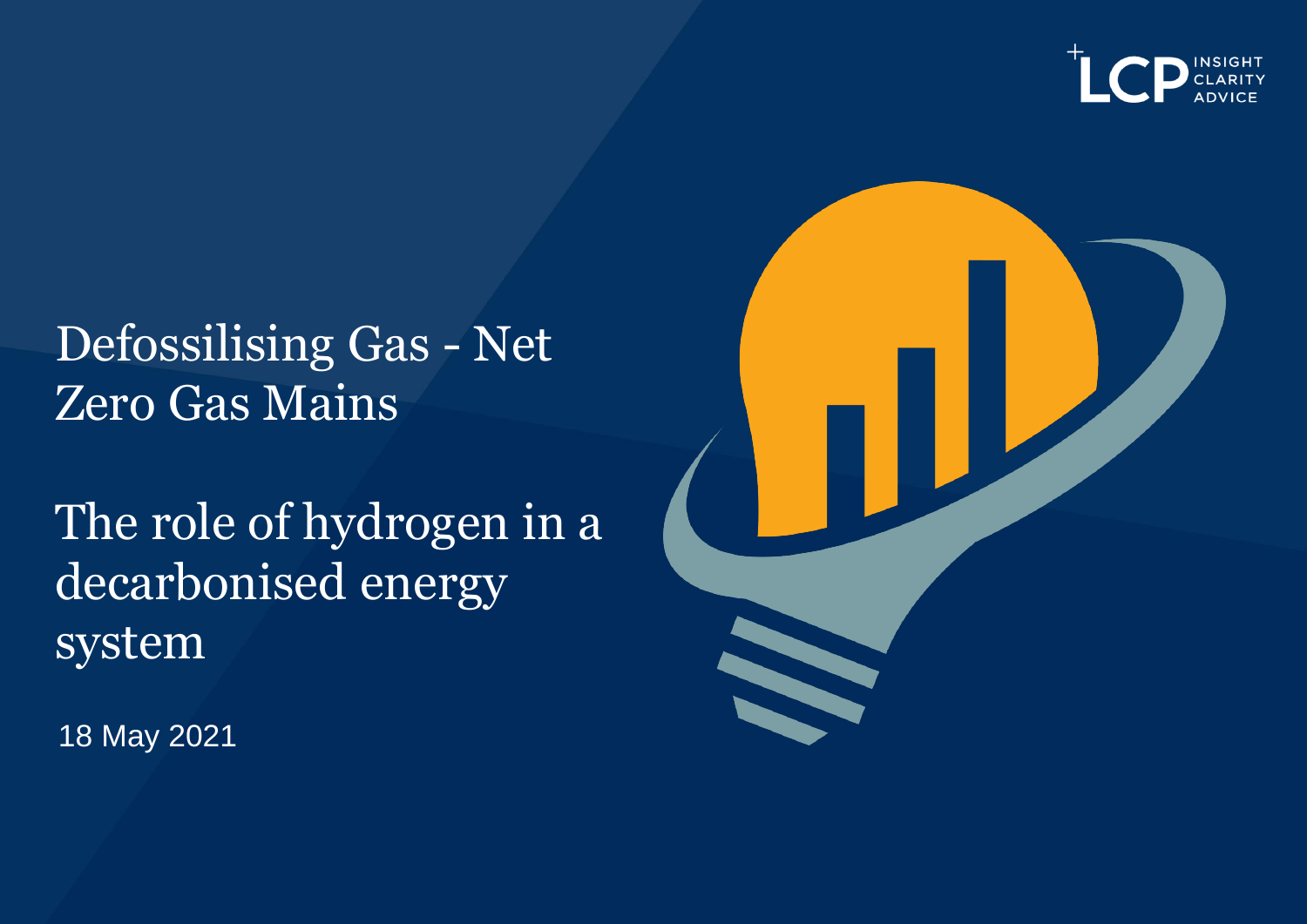## *Introduction to LCP*



- Financial services consultancy, offering independent advice across the pensions, investment, insurance and energy sectors
- 800 staff and partners
- LCP Energy Analytics focusses on the GB and Irish electricity markets, providing detailed short and long term forecasting and analysis
- We offer a unique combination of energy market expertise, mathematical modelling and new technological approaches
- We work closely with industry and decision makers
- We provide a range of services, from modelling support to market insight

*We advise half of the FTSE100 firms*

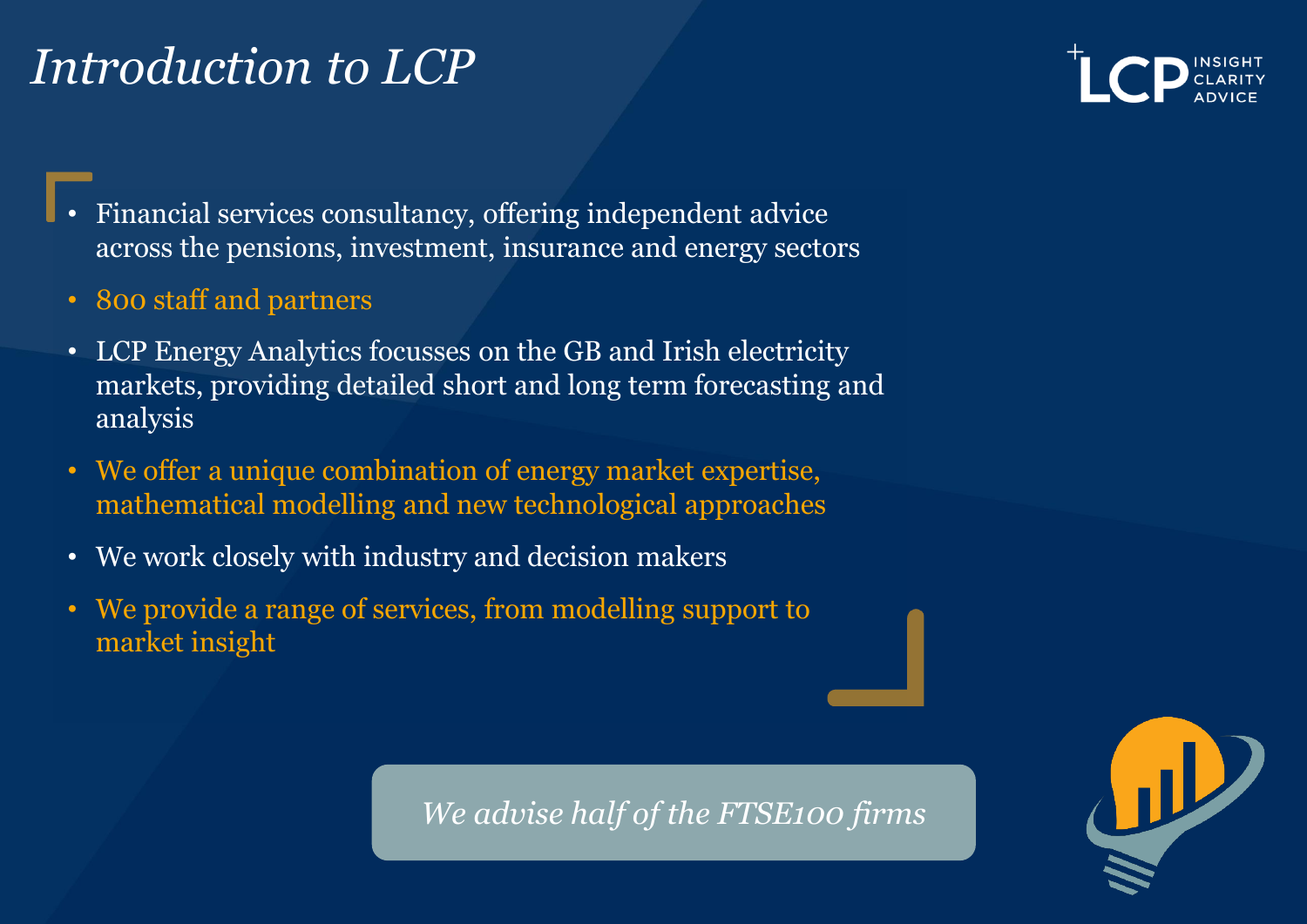# *LCP Energy Analytics*

3

*We have provided the modelling framework for a number of key decision makers…*

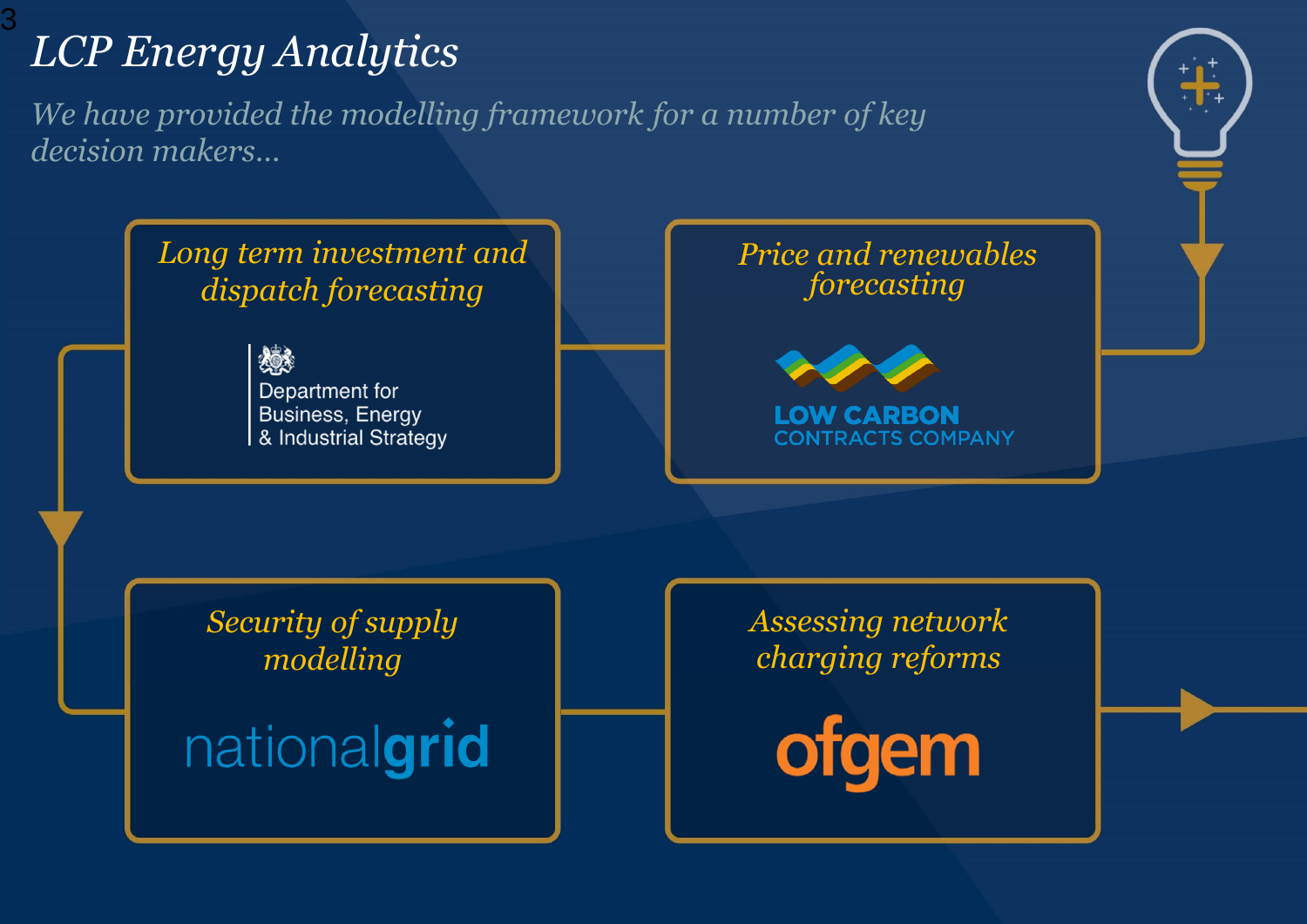## The role of hydrogen in a decarbonised energy system

*per year*



#### *Government targets*





*Aim to bring at least one largescale nuclear project to FID*

*Establish four low-carbon industrial clusters*



*Build 40GW of offshore wind capacity, and 1GW floating*



*5GW of low-carbon hydrogen production capacity*



*Jet Zero and Green Ships*



*Decarbonisation of industrial processes*



*End installation of new gas boilers, and roll out 600k heat pumps each year*



*Ban sale of new petrol and diesel cars and vans*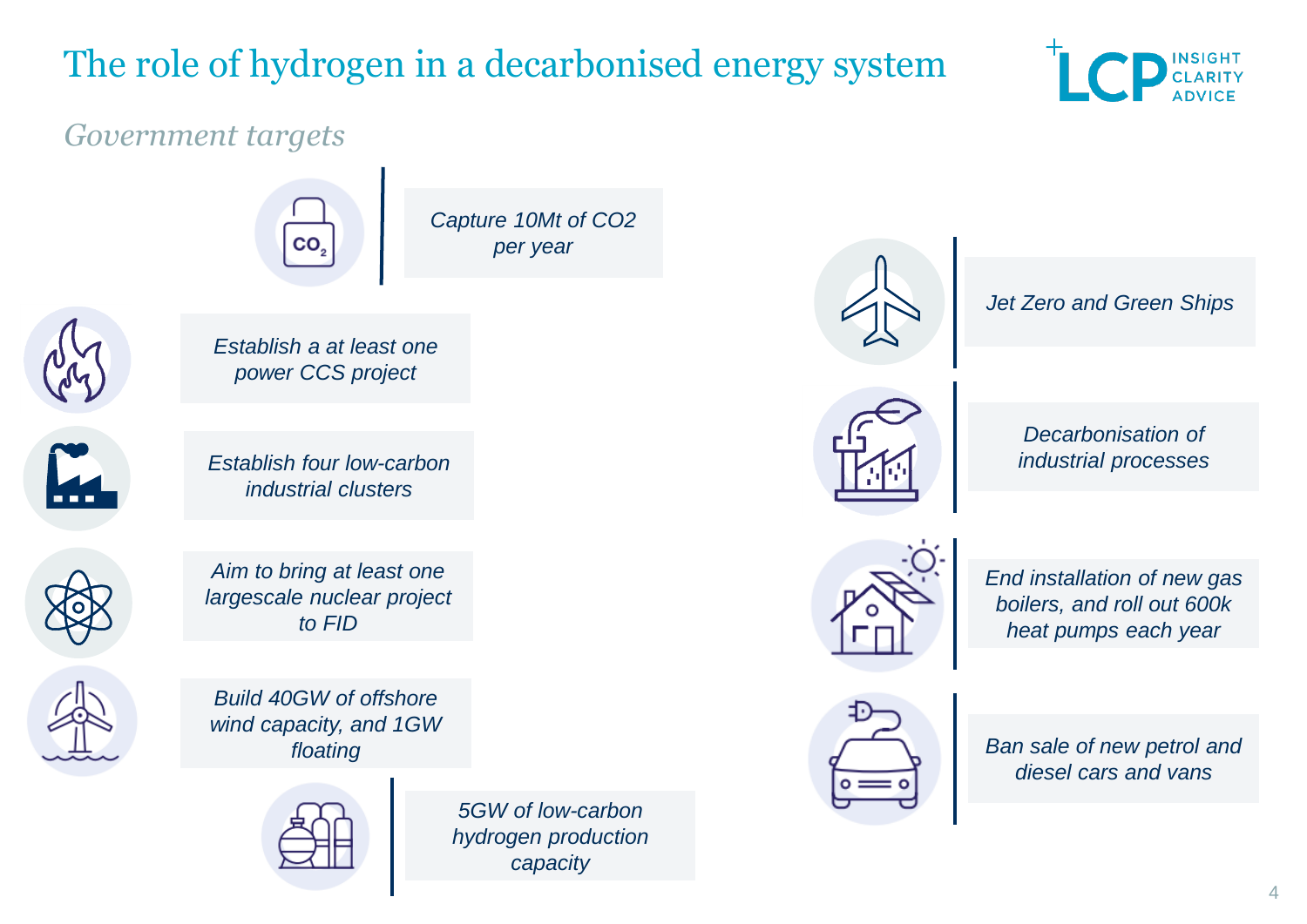## The role of hydrogen in a decarbonised energy system



*Background and types of hydrogen production*



Blue hydrogen requires natural gas to be split to separate the hydrogen and  $CO<sub>2</sub>$  through a process called Steam Methane Reformation (SMR) or Auto Thermal Reforming (ATR).

The hydrogen can be stored or transported for use.

The  $CO<sub>2</sub>$  must then be captured, transported and stored.

Industrial clusters would also use the transportation and storage infrastructure to remove  $CO<sub>2</sub>$ .



#### Blue Hydrogen Green Hydrogen

Green hydrogen is produced by splitting water using electrolysis. This produces hydrogen which can be stored or transported for use and oxygen.

The electrolysis process can be powered with either:

- Electricity imported from the grid
- Electricity produced from onsite assets (renewables or nuclear)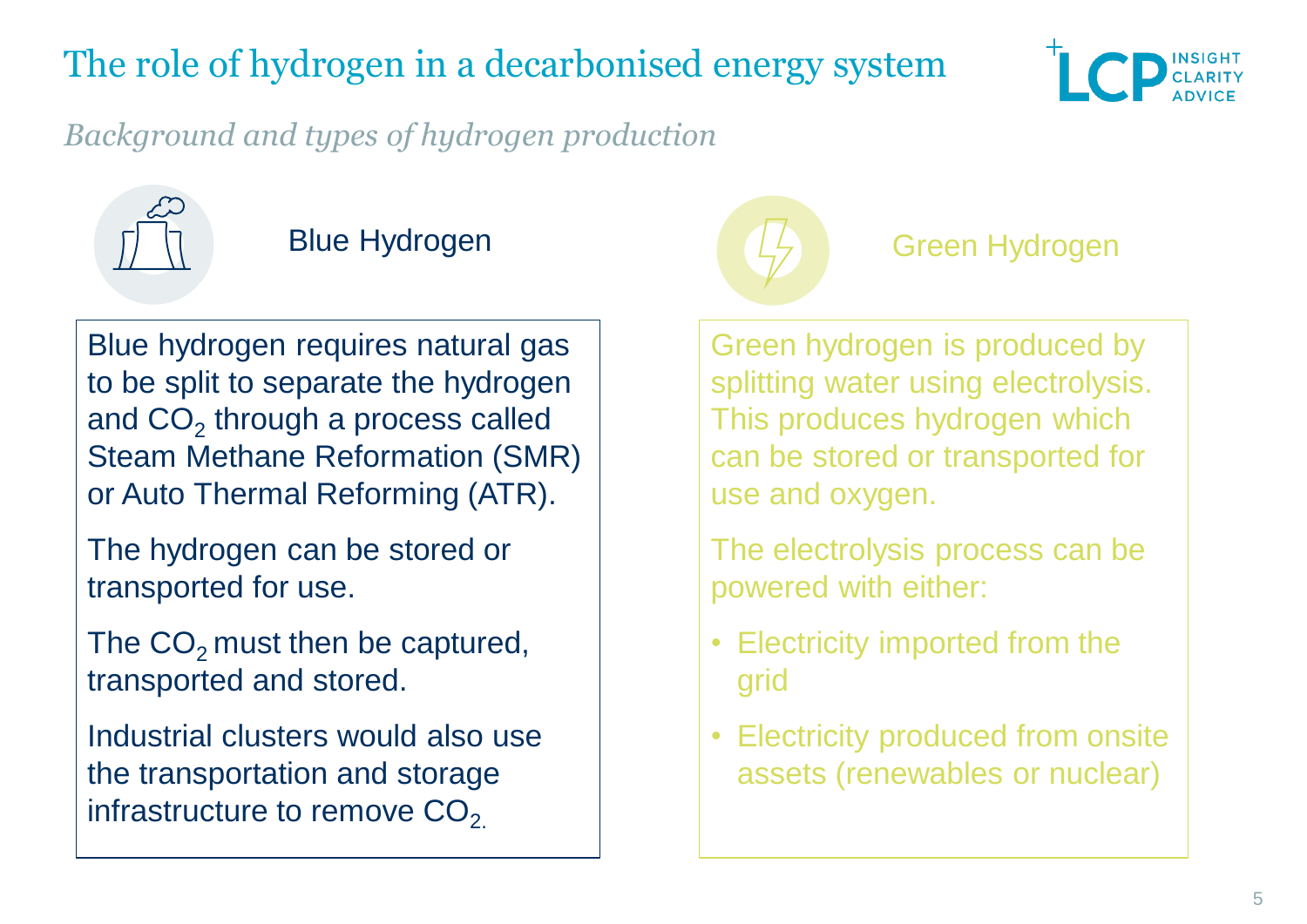

FES2020 Consumer Transformation, projects 120GW of wind & solar capacity by 2035. Large amounts of flexibility required, but zero prices & significant is curtailment unavoidable without great expense.

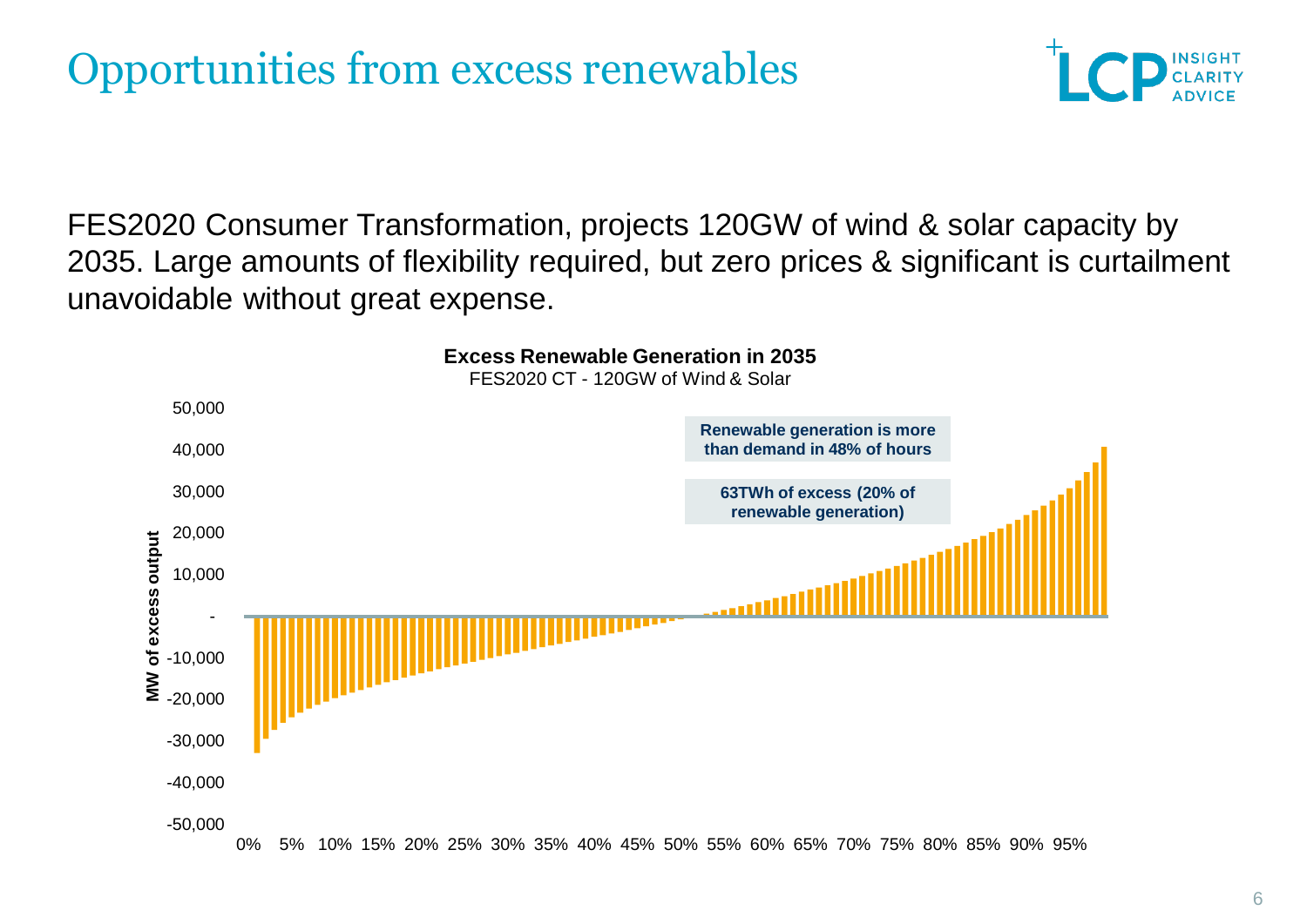

#### *Evaluating a marginal 1GW of electrolysers*



#### Green hydrogen supply and demand



- Our background capacity mix is based on LCP's Net Zero Central assumptions
- Hydrogen demand assumptions are from NGESO's Future Energy Scenarios 2020, System Transformation
- We have reduced the level of electrolyser capacity in our modelling to match the demand for green hydrogen, assuming electrolysers consume excess renewables.
- Capex and Opex assumptions are taken from a literature review by the International Council on Clean Transportation (ICCT).

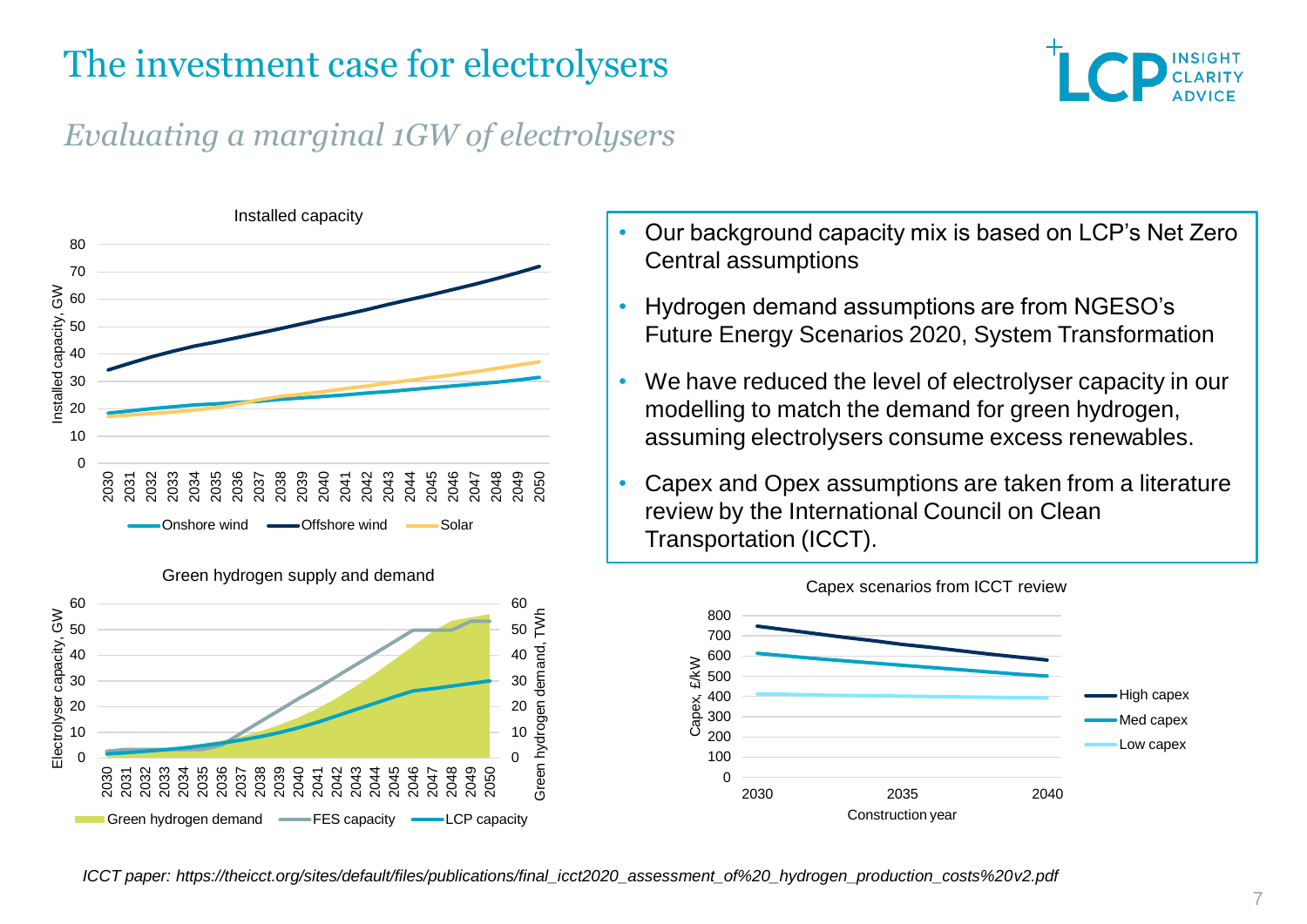

#### *Evaluating a marginal 1GW of electrolysers*

#### Required hydrogen price under Capex scenarios





- We examined the **first 1GW** of electrolyser capacity built and looked at its performance between 2030 and 2040.
- The chart compares its levelised costs against an estimated captured price of hydrogen for its lifetime.
- This analysis shows that under all capex assumptions, the captured price is adequate to cover the levelised costs
- This suggest that there is a strong investment case for small amounts of electrolyser capacity.
- The chart below shows the load factor of the first 1GW built in 2030.

#### Key assumptions

- Capex assumptions sourced from literature review by ICCT
- Hydrogen price estimated assuming marginal SMR CCS (Comes out at roughly double the gas price)
- Both the captured price and levelised costs do not include transportation costs of hydrogen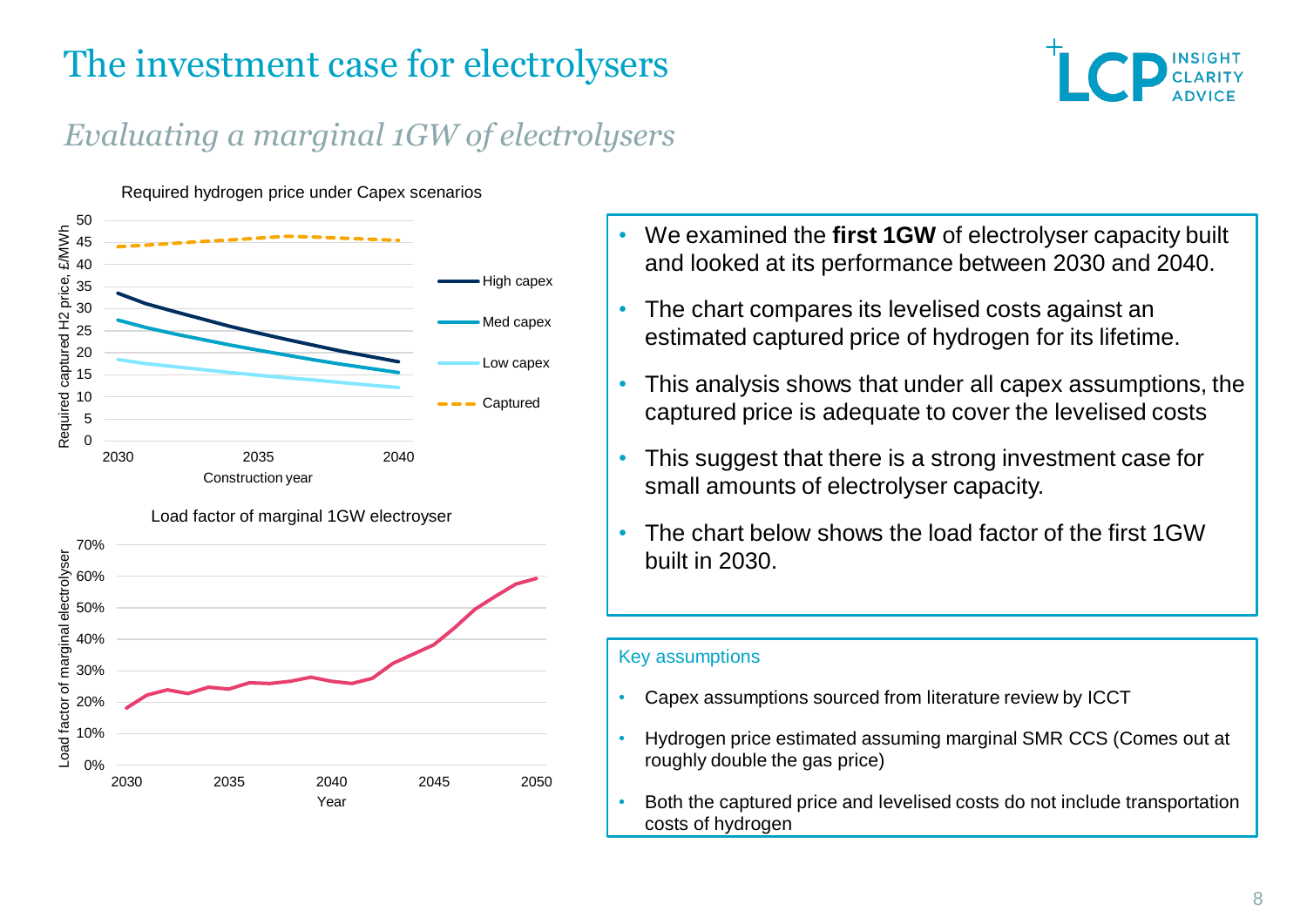

### *System cost impacts of marginal 1GW electrolysers*



- We evaluated the system cost benefits in the power sector of **the first 1GW of electrolysers in 2040**.
- We compared against building additional offshore wind to reach the same overall renewable generation use **(1,066MW)**
- With no other electrolysers on the system, the first 1GW has a high load factor. Additional wind capacity reduces the load factors of other renewables, so a large amount is required to match overall renewable generation use.
- As before, building additional wind reduces variable costs of dispatchable generation
- The electrolyser has a significant impact on the system costs of hydrogen production by displacing blue hydrogen.
- Overall, this suggest that there is a system cost benefit to building the first few units of electrolysers.

#### Other assumptions

• We have not considered the impact on capacity adequacy as both wind and electrolysis as assumed to provide minimal system security in 2040.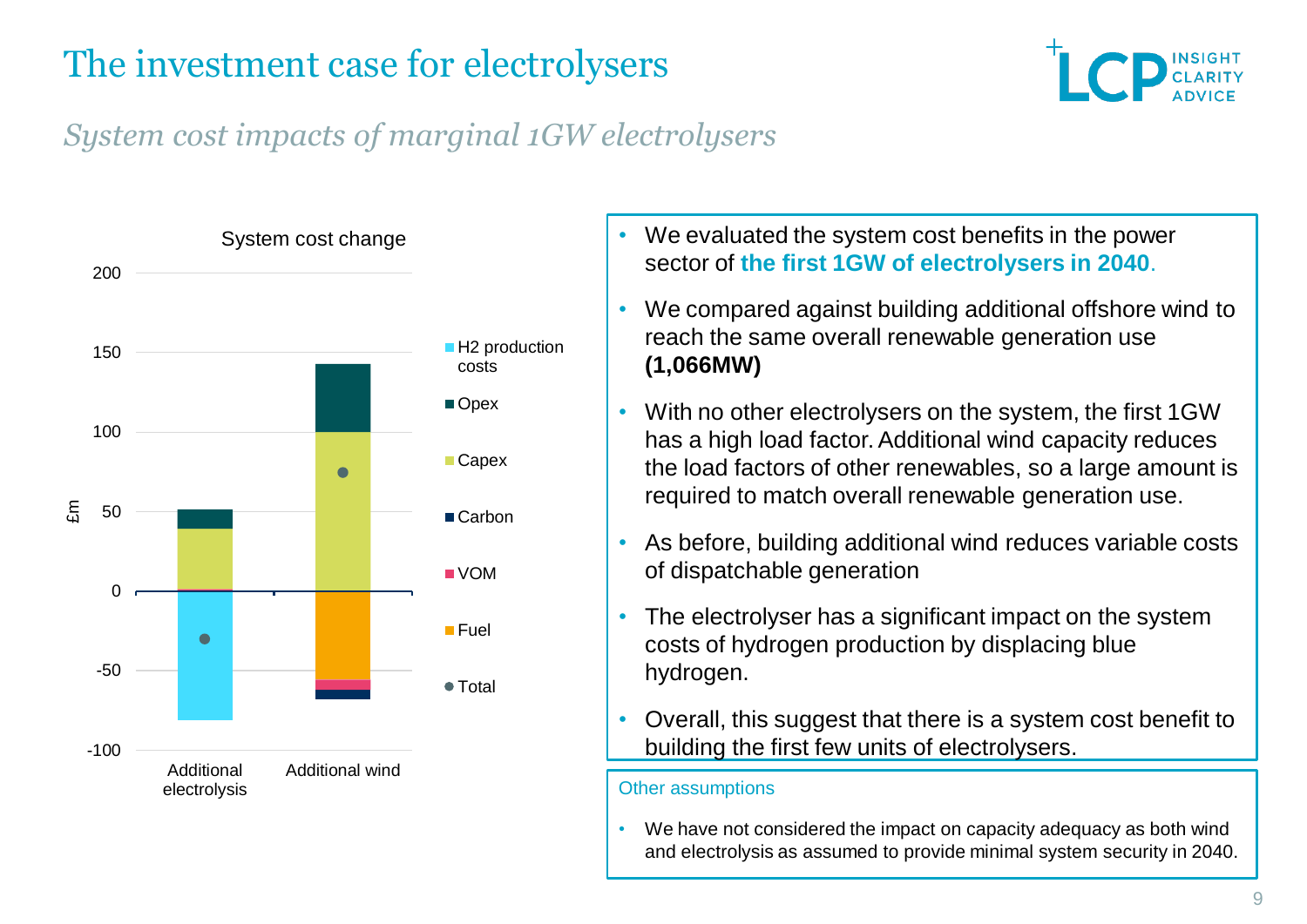## *The energy sector in 2030s and beyond*





0% 5% 10% 15% 20% 25% 30% 35% 40% 45% 50% 55% 60% 65% 70% 75% 80% 85% 90% 95%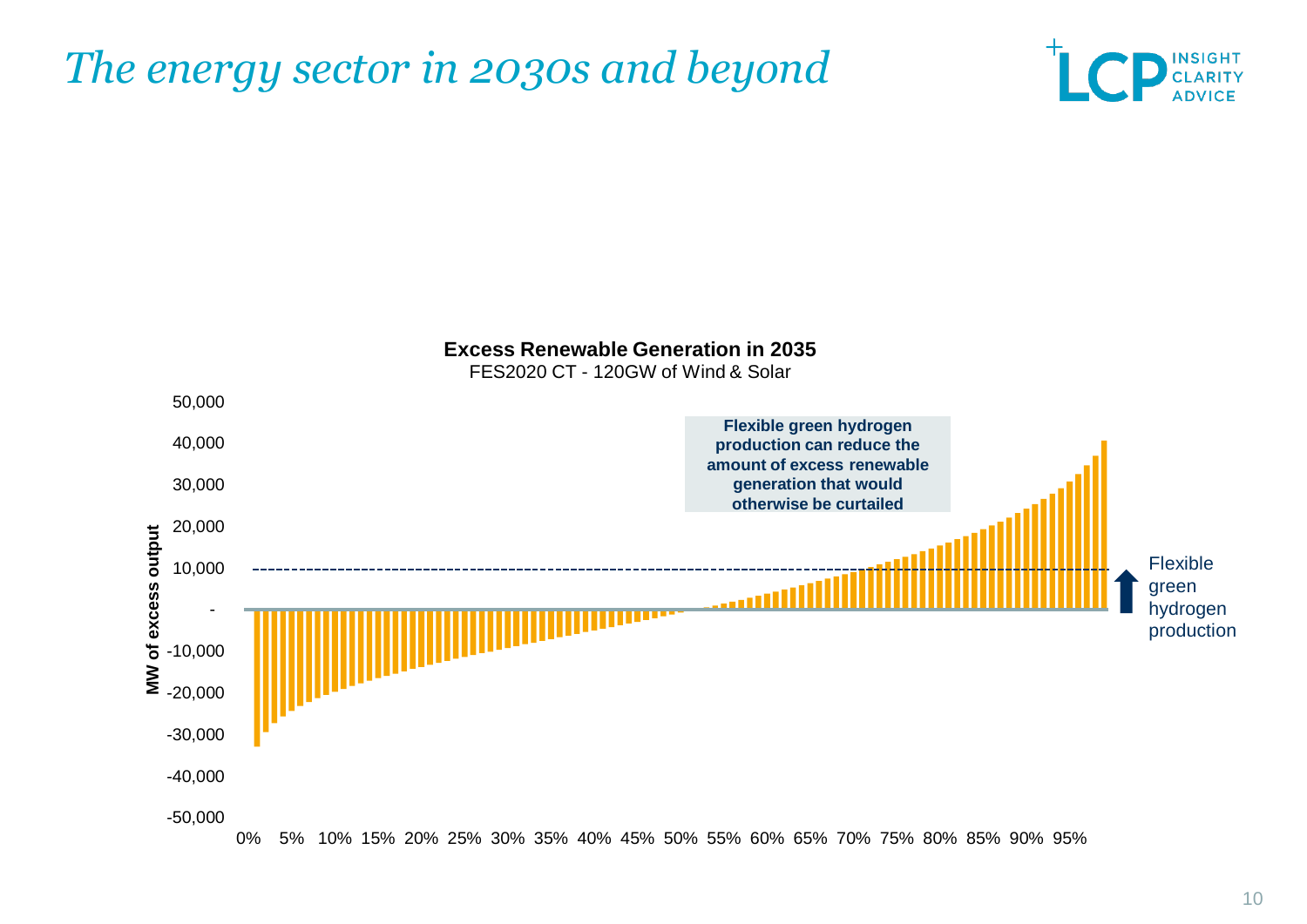

#### *Evaluating a marginal 1GW of electrolysers*





Load factor of marginal 1GW electrolyser

- We examined the **last 1GW** of (the 11th GW) electrolyser capacity built and looked at its performance between 2030 and 2040.
- The chart compares its levelised costs against an estimated captured price of hydrogen for its lifetime.
- This analysis shows that under low capex assumptions, the captured price will cover costs. However, at higher capex cost assumptions, support would be required.
- The levelised cost is very dependent on the load factor of the marginal 1GW electrolyser. The chart below shows the load factor of the final 1GW built in 2030.

#### Key assumptions

- Capex assumptions sourced from literature review by ICCT
- Hydrogen price estimated assuming marginal SMR CCS
- Both the captured price and levelised costs do not include transportation costs of hydrogen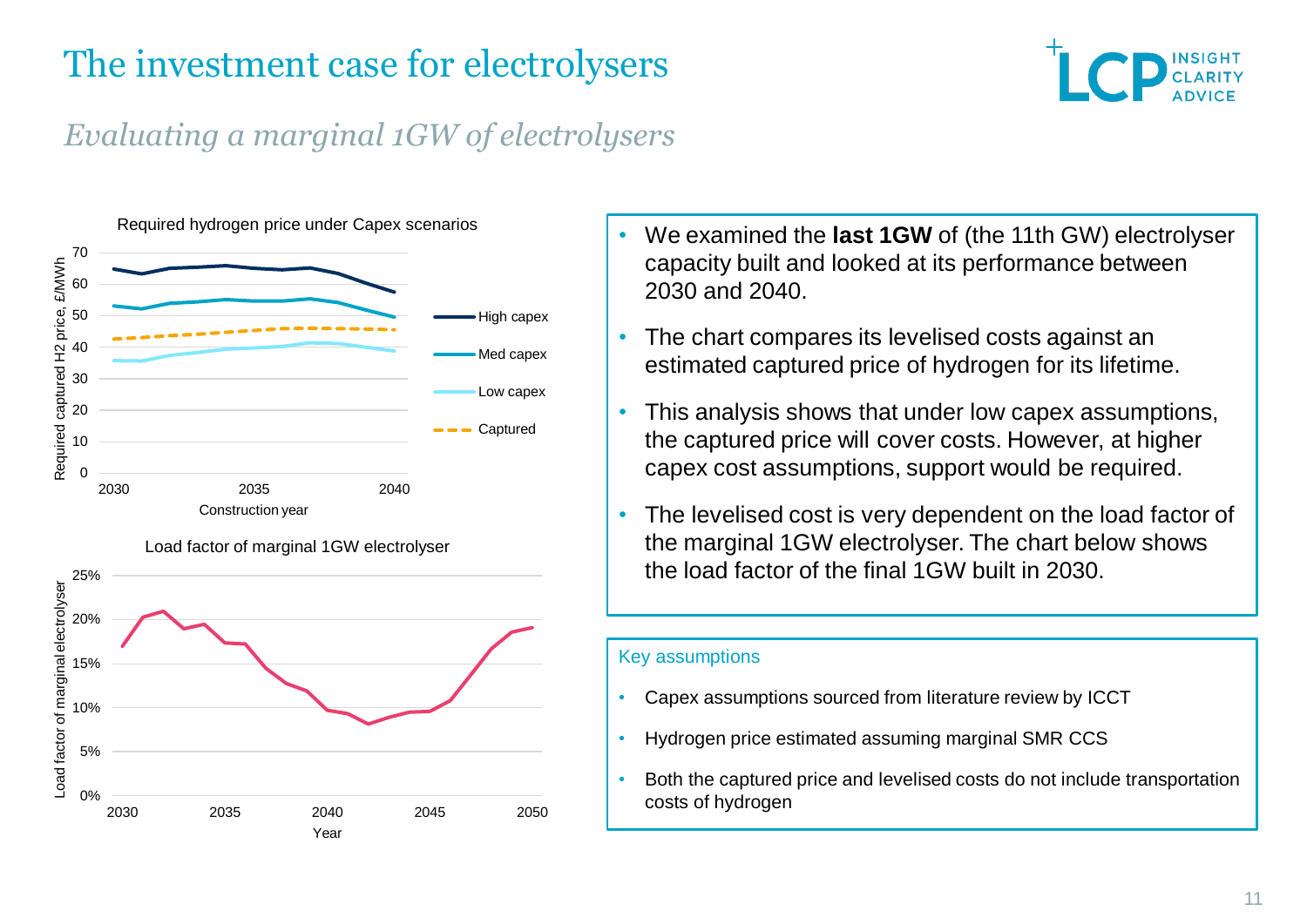

### *System cost impacts of marginal 1GW electrolysers*



- We evaluated the system cost benefits in the power sector of **the last 1GW of electrolysers in 2040**.
- We compared against building additional offshore wind to reach the same overall renewable generation **(229MW)**
- The last 1GW of electrolysers do not replace much offshore wind, so the capex and opex costs incurred are much higher.
- Building additional wind capacity provides generation capacity, which electrolysers do not. Therefore, the additional wind reduces the load factors of dispatchable generation, reducing variable costs.
- In both cases, some blue hydrogen production costs are offset, more so for additional electrolysers.
- Overall, this suggest that at this level of build, the last 1GW of electrolysers should be replaced by wind.

#### Other assumptions

• We have not considered the impact on capacity adequacy as both wind and electrolysis as assumed to provide minimal system security in 2040.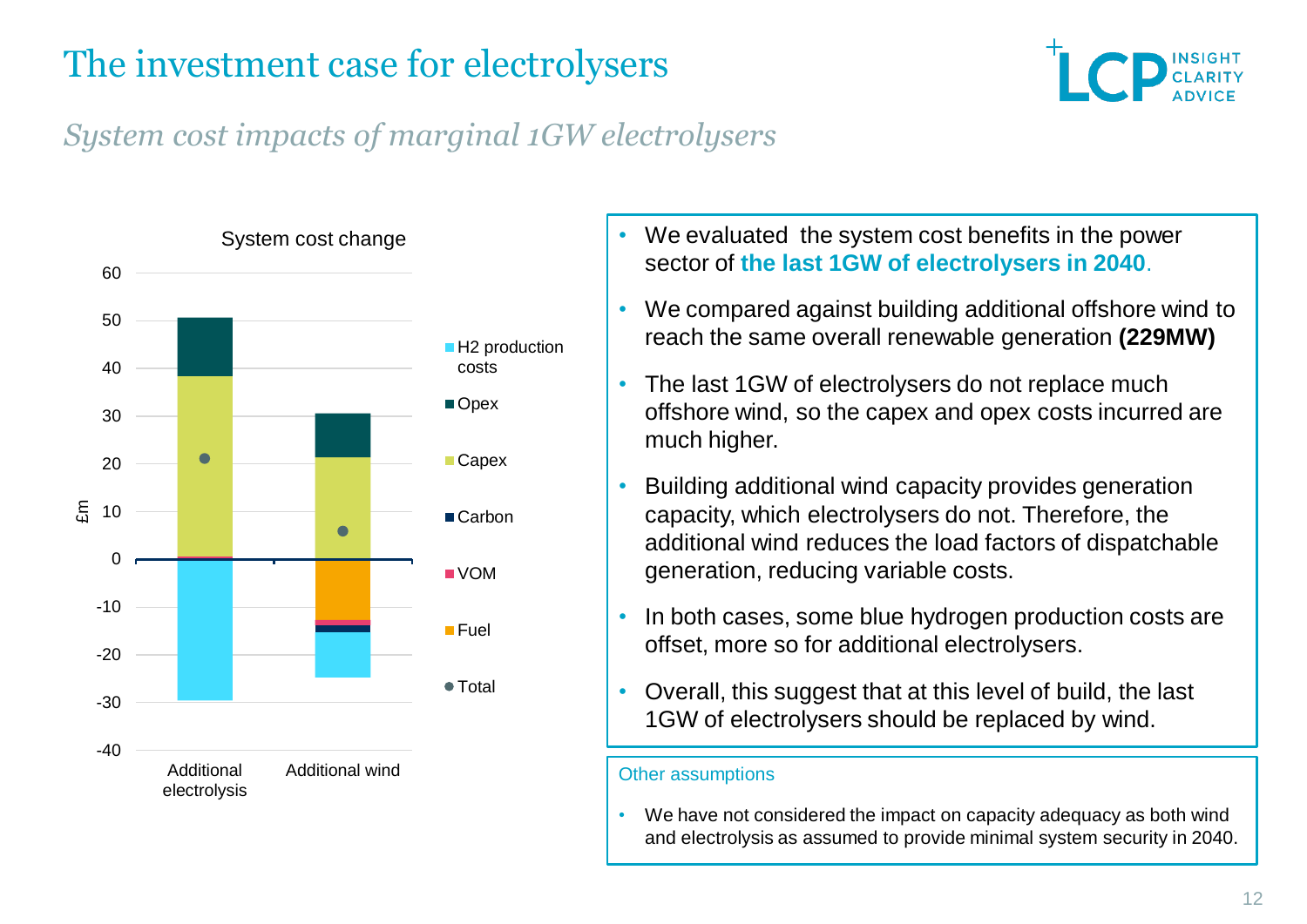

### *System cost impacts of marginal 1GW electrolysers*



- We evaluated the system cost benefits in the power sector of **the central 1GW of electrolysers in 2040, i.e. the 6th GW of 11GW**.
- We compared against building additional offshore wind to reach the same overall renewable generation **(584MW)**
- In this case, the system cost benefit of the electrolyser is relatively neutral and it is still preferred to additional wind build.
- This suggests shows that there is a place for significant investment in electrolysis and that it can be used as a preferable alternative to building additional renewables.

#### Other assumptions

• We have not considered the impact on capacity adequacy as both wind and electrolysis as assumed to provide minimal system security in 2040.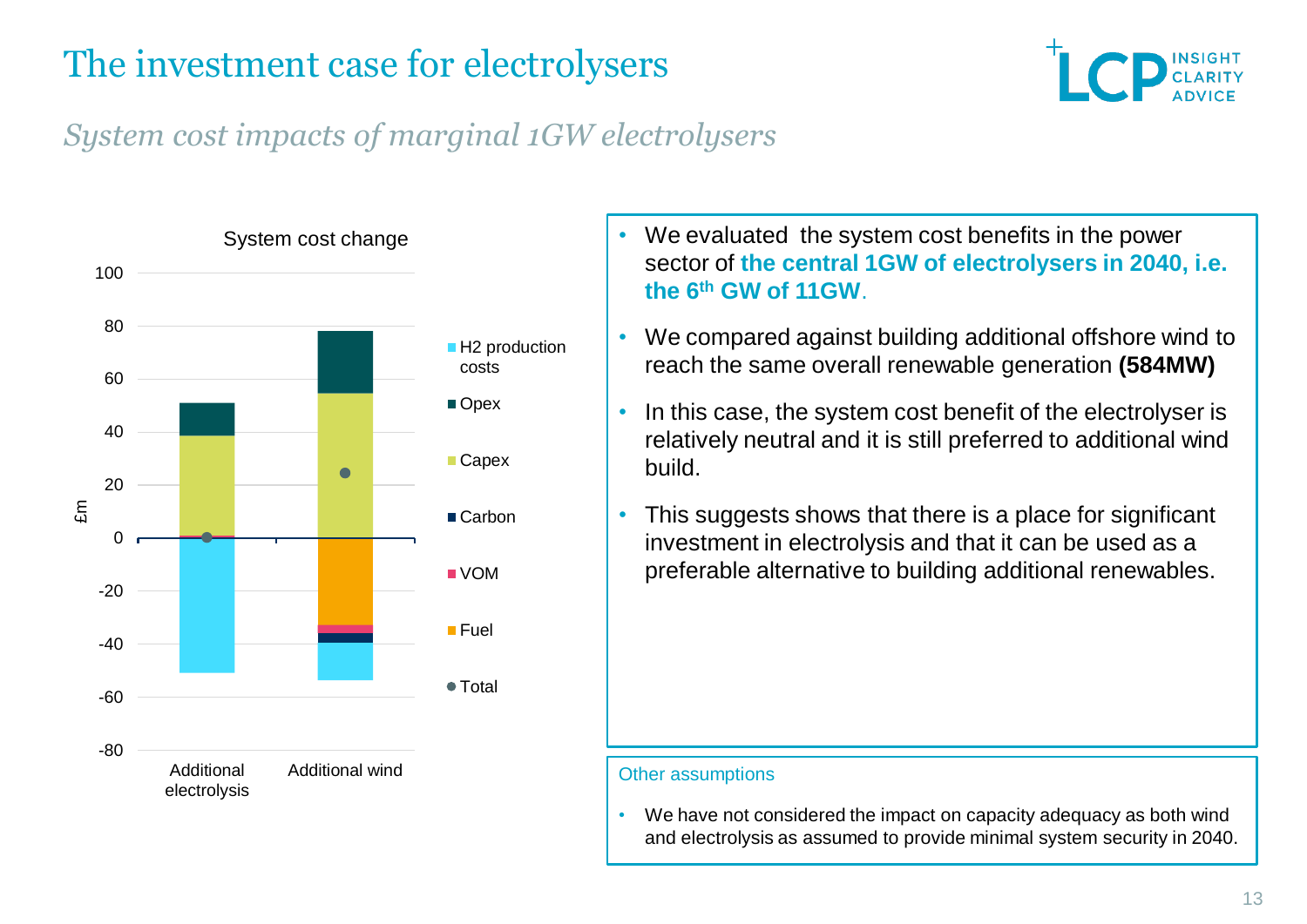## The role of hydrogen in a decarbonised energy system



*Electrification or hydrogen*

#### *More electrification Less electrification*